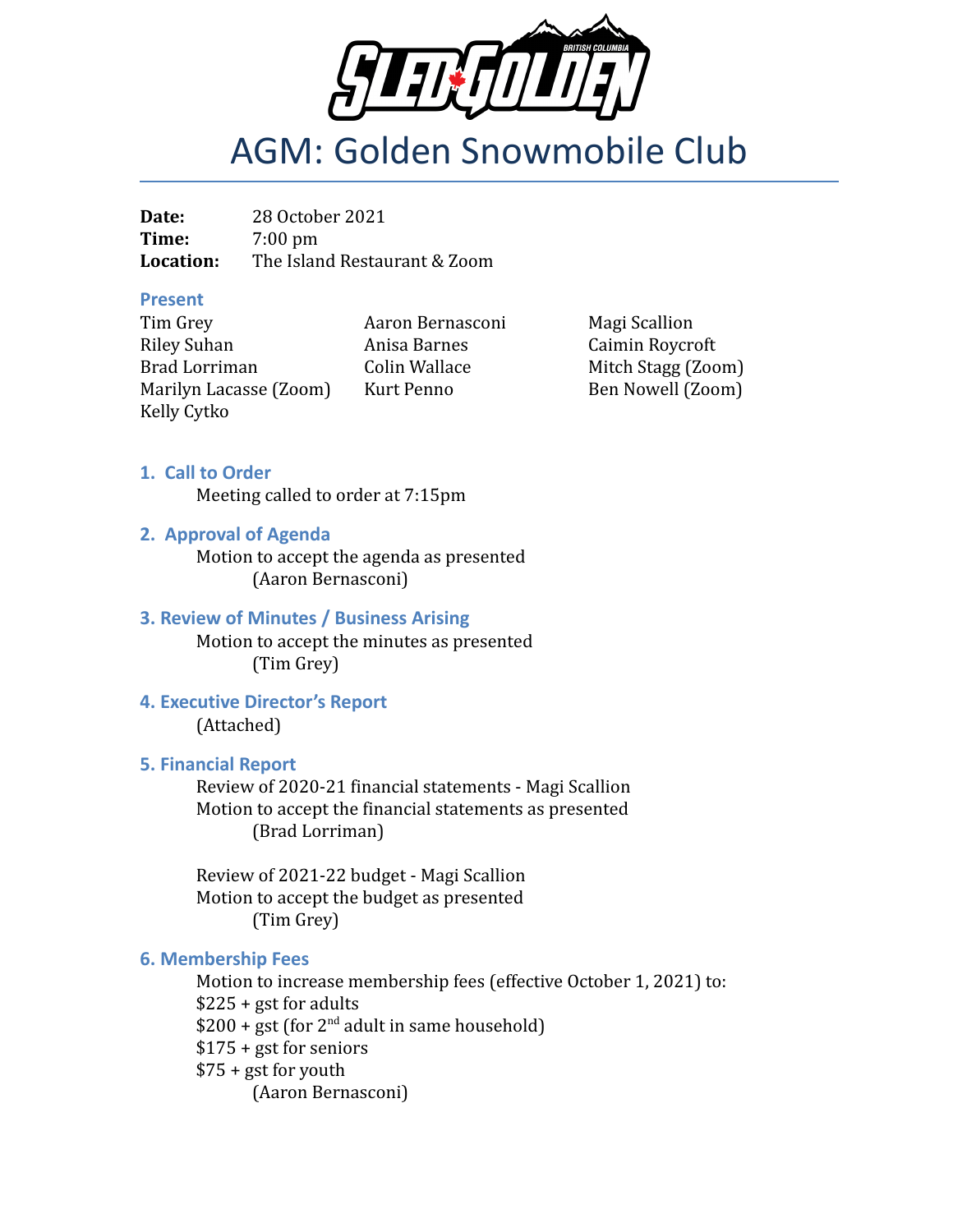

Discussion: We are still considerably lower than Revelstoke which makes sense. We believe we are improving our grooming significantly to catch up to the programs. VARDA gooms significantly more but they don't rely as much on their membership base. Overall, members were in agreement with increasing the fees to assist with future capital projects (ie. groomer purchases).

(Motion Passed)

#### **7. Other Business - Grooming Operations**

I move that within the 21/22 season the club pursues targeted funding to make, as a priority, 4 operational snowcats; 3 area designates, plus 1 relief cat. (Murray Toft)

Discussion: This isn't new news, it's a big thing to focus on and work towards in the next few years. It makes a lot of sense to move in this direction to make the grooming program more sustainable.

(Motion Passed)

#### **8. Election of Directors**

President: Aaron Bernasconi (by acclamation) Vice President: Colin Wallace (by acclamation) Treasurer: Magi Scallion (by acclamation) Secretary: Murray Toft (by acclamation) Member at Large: Riley Suhan (by acclamation) Member at Large: Anissa Barnes (by acclamation) Member at Large: Mitch Stagg (by acclamation) Member at Large: Kurt Penno (by acclamation) Member at Large: Chris Soper (by acclamation) Member at Large: Andy Commons (by acclamation) Member at Large: Luke Burley PENDING MEMBERSHIP RENEWAL (by acclamation)

#### **8. Adjournment**

Motion to adjourn the meeting at 7:50pm (Magi Scallion)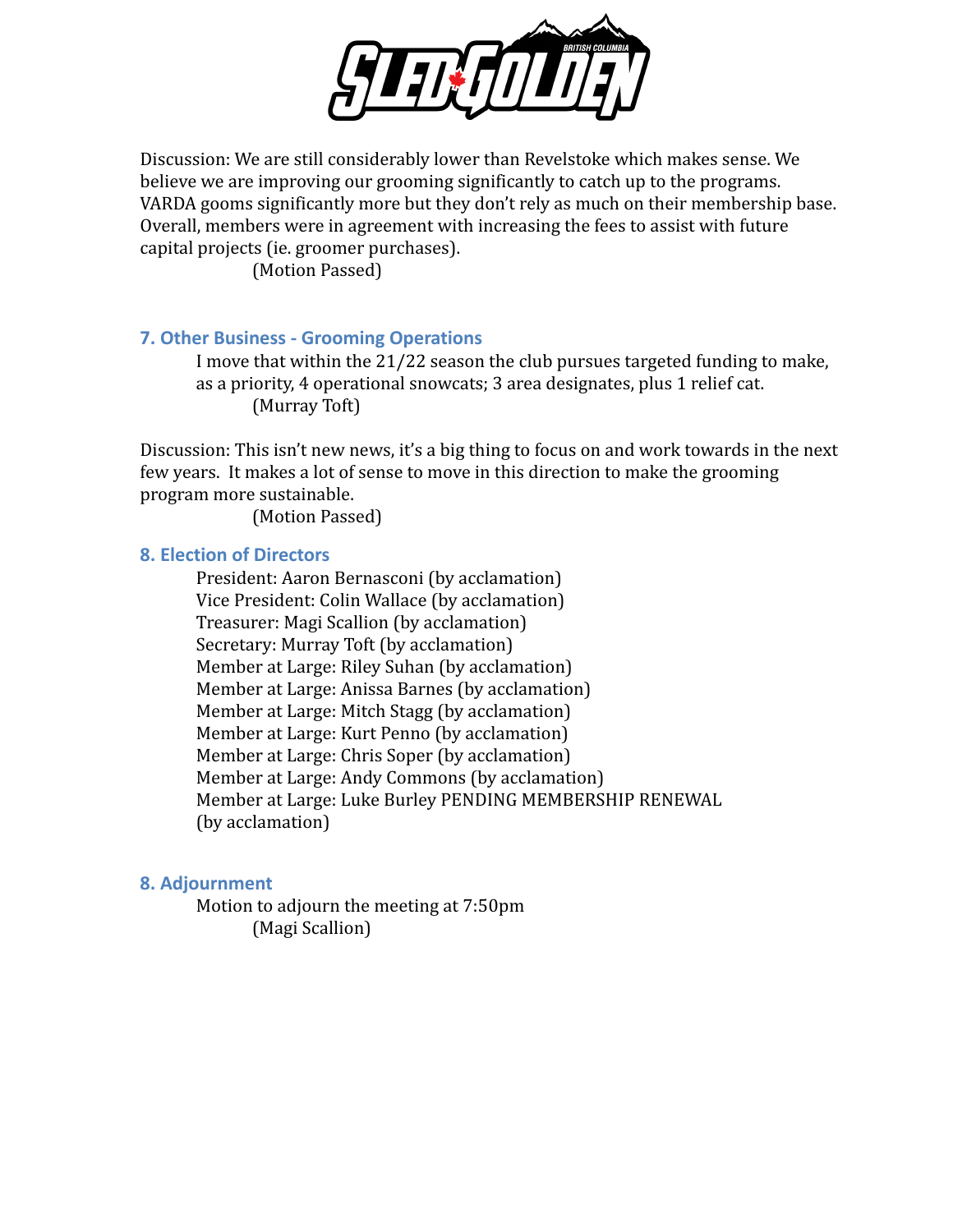

## **Executive Director Report**

The winter of 2020-21 was one for the record books. Similar to many recreation clubs, the Golden Snowmobile Club saw an unprecedented boost in numbers this winter. Everything from gate revenues, membership numbers, to average days ridden per member and average riders per day were at record highs. All of the hard work by directors and staff over the past years positioned the club well to absorb this bump and we ended the season with a better reputation and well positioned to maintain this level of activity in the future.

This year was not without its challenges and major changes, however. After our early end to the 2019-20 winter season we were forced to take a hard look at our cash flow and stability. This resulted in big changes to our grooming program: a rejected offer by our contractor meant that we had to purchase equipment and bring grooming "in house." With limited cash reserves and the acquisition of what we could afford – machines in poor repair - this made for a very challenging start to the winter season.

The COVID recreation boom, however, was a blessing to the club. An early snowfall led to an early season membership boom, which provided desperately needed cash flow at start-up. Despite our delayed start with the grooming program we were seeing strong and stable numbers throughout the season.

While COVID brought us more riders, it also presented us with challenges as we had to modify our gate kiosks, spend additional funds on PPE and cleaning supplies, do additional training with our staff, implement more signage at our Quartz Cabin and the list goes on… We were unable to move our Sea-Cabin into place at Gorman due to our concern regarding the COVID capacity limits and potential violations (the cabin can only hold a maximum of 2 people with COVID restrictions).

To say the least, we're not out of the woods yet. Our cash flow concerns stemming from last season's early end and our necessary investment in grooming infrastructure meant that we were unable to complete some critical repairs to the Quartz Cabin prior to the season. Thankfully, grant money came through and we were able to make some much needed repairs to Quartz Cabin this past Spring/Summer/Fall to provide us with a great start for the upcoming season.

The newest financial concern involves the need to invest in a "new-to-us" groomer to bolster the fleet as one of our inherited machines is on its last legs. We also need to refresh our Economic Impact Study that was completed in 2017-18, invest in storage sheds for our grooming program, upgrade our gate kiosk at Silent Pass so staff over 6 ft tall can fit inside, and put aside funds for an eventual "Cat Shop" to house our fleet of grooming machines in the off-season. Whew!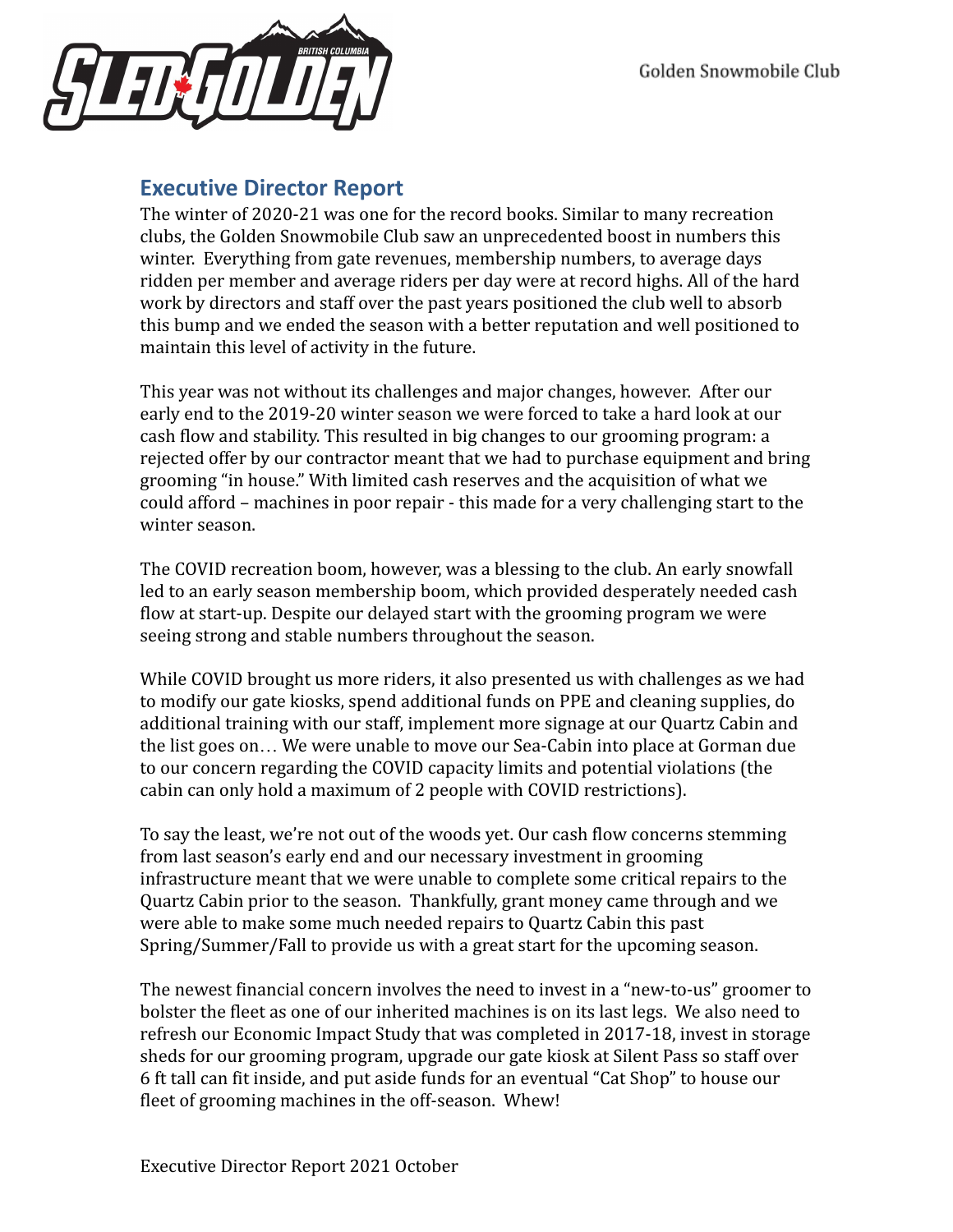

## **Fast Facts**

|                     | Gorman | <b>Quartz</b> | <b>Silent</b> | <b>Total</b> |
|---------------------|--------|---------------|---------------|--------------|
| <b>Open Date</b>    | 17 Dec | 14 Nov        | 28 Nov        |              |
| <b>Close Date</b>   | 11 Apr | 11 Apr        | 11 Apr        |              |
| <b>Total Riders</b> | 2445   | 8592          | 3037          | 14074        |
| Av. Rider/Day       | 28.8   | 55.8          | 30.4          | 91.4         |
| % day pass          | 63%    | 77%           | 81%           |              |

| <b>Area</b>         | 2020-21 | 2019-20 | 2018-19 | 2017-18 | 2016-17 | 2015-16 | 2014-15 | 2013-14 |
|---------------------|---------|---------|---------|---------|---------|---------|---------|---------|
| <b>Quartz Creek</b> | 8592    | 6082    | 6896    | 7105    | 7243    | 7719    | 6445    | 5184    |
| Gorman Lake         | 2445    | 2031    | 2678    | 2497    | 3427    | 3610    | 3317    | 1930    |
| Silent Pass         | 3037    | 1794    | 1668    | 1846    | 2410    | 2298    | 1766    | 1442    |
| <b>Total</b>        | 14074   | 9907    | 11242   | 11448   | 13080   | 13627   | 11528   | 8556    |

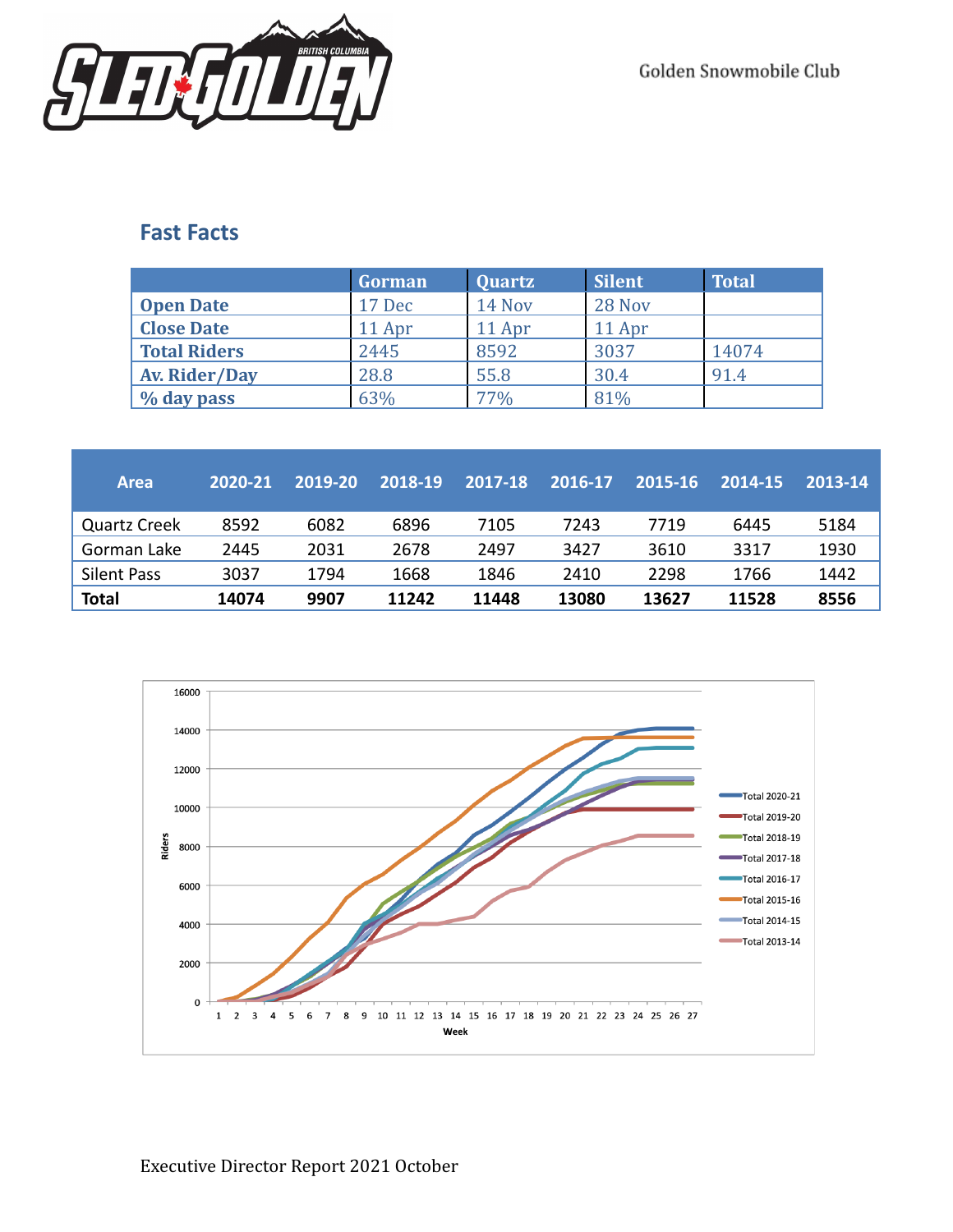

*As shown by the graph above, our record numbers were mostly due to the longer season than 2015-16 (our prior record season).*

#### **Quartz Creek**

Quartz Creek remains to be Sled Golden's busiest area. The cabin, ease of access on the TransCanada, larger parking lots and more frequent grooming all lead to Quartz's popularity.

We were able to do a "soft opening" at Quartz Creek on the weekend of November 14, 2020. We described it as a "soft opening" as conditions were good and we had staff at the gate selling memberships, but we were unable to groom due to ongoing repairs on the grooming equipment. As such, we recorded riders but didn't charge for day tickets.

In 2019, during a workday at the cabin, one of the telephone poles we were installing for the solar panels was dropped on the cabin roof. The repairs were done this past Summer and Fall, thanks to some Grant money that we were able to secure to subsidize the costs. A new window was put in the rear part of the cabin to brighten things up, along with a new window to replace the window which was broken during the telephone pole incident. Siding was repaired and the upstairs area was secured which will make heating the main area much easier. Hooks have been added and there is a plan to build a better glove drying option soon. Additional solar panels were installed as well as a new beacon basin. Lastly, we were able to sling an old broken down sled out of the Cirque drainage with Helicopter assistance which has been on our minds for a while.

#### **Gorman Lake**

Gorman Lake had a near record poor year. We were not able to start grooming at Gorman until just before Christmas. This was due to the inherited grooming machine which required a significant amount of repair work, despite a reasonable snow pack that would have supported a much earlier opening.

We were also not able to get our Sea-Cabin into the wild as the COVID capacity on it was 2 persons and we were concerned that we would just be creating violations by putting the temptation out there.

We completed an outstanding grant project over the summer, to hand brush the end of the trail past the summer parking lot and install a culvert. These actions were to ease early season grooming. This year we didn't get to appreciate it as much, however we anticipate it to make a big difference in future winters.

We had our routine alpine garbage collection which was a great success and something we hope to continue growing over time. As well, we supported GORMA with their Trail and Rec Site development near the Gorman parking lot!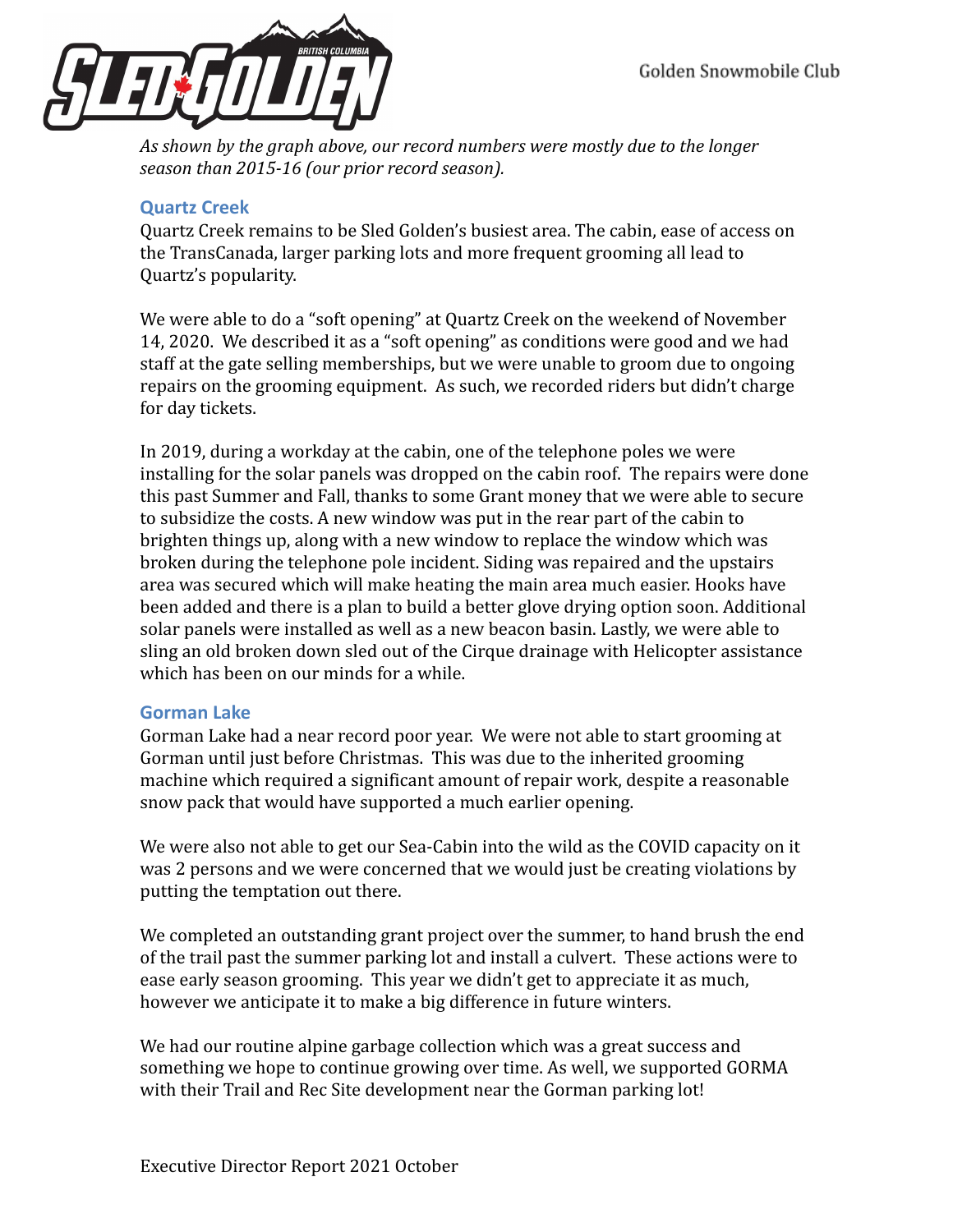

#### **Silent Pass**

Silent Pass continued its upward trajectory, boasting an absolutely record season. The start to the season was fairly consistent with past years, but starting in January we started to see in excess of 150 riders at Silent on Saturdays. These numbers are more consistent with volumes at Quartz Creek so we were soon dealing with major parking and road issues.

The club is in discussions with LP and RST-BC about getting a more permanent parking location near the South Fork Branch Road. This would allow us to install a semi-permanent shed for grooming supplies, create a parking solution to host the volumes of riders and provide better planning and communications to riders planning to visit Silent Pass.

## **Membership**

| 2021              | 2020        | 2019 | 2018 | 2017      |
|-------------------|-------------|------|------|-----------|
| $40^\circ$<br>±∪∠ | 240         | 300  | 4    | 21<br>310 |
|                   | . .<br>$ -$ |      |      |           |

Average visits per member: 7.9 Median visits per member: 6 % Local members: 59.4%

# **Operations and Maintenance**

#### **Staff**

This season saw a fairly large turnover in staff, plus the addition of a grooming team. Executive Director, Magi Scallion, remained at the helm of the organization, despite a contract renegotiation tying her salary to club revenues to accommodate for the major cash shortfalls in 2019-20.

Our gate staff was a relatively small contingent of four, two of whom had experience from the 2019-20 season, and two of whom were new. All gate staff found the season quite challenging with COVID guidelines and members of the public who were not interested in observing said guidelines.

Jon Simpson returned as the Avalanche Technician, providing recommendations to our grooming team.

Our grooming team was brought in house. Caimin Roycroft came on board as the Operations Manager, overseeing all grooming and maintenance issues. He had his plate more than full when he started in early November, getting the machines ready for the season. Three additional groomers were hired to support Caimin; James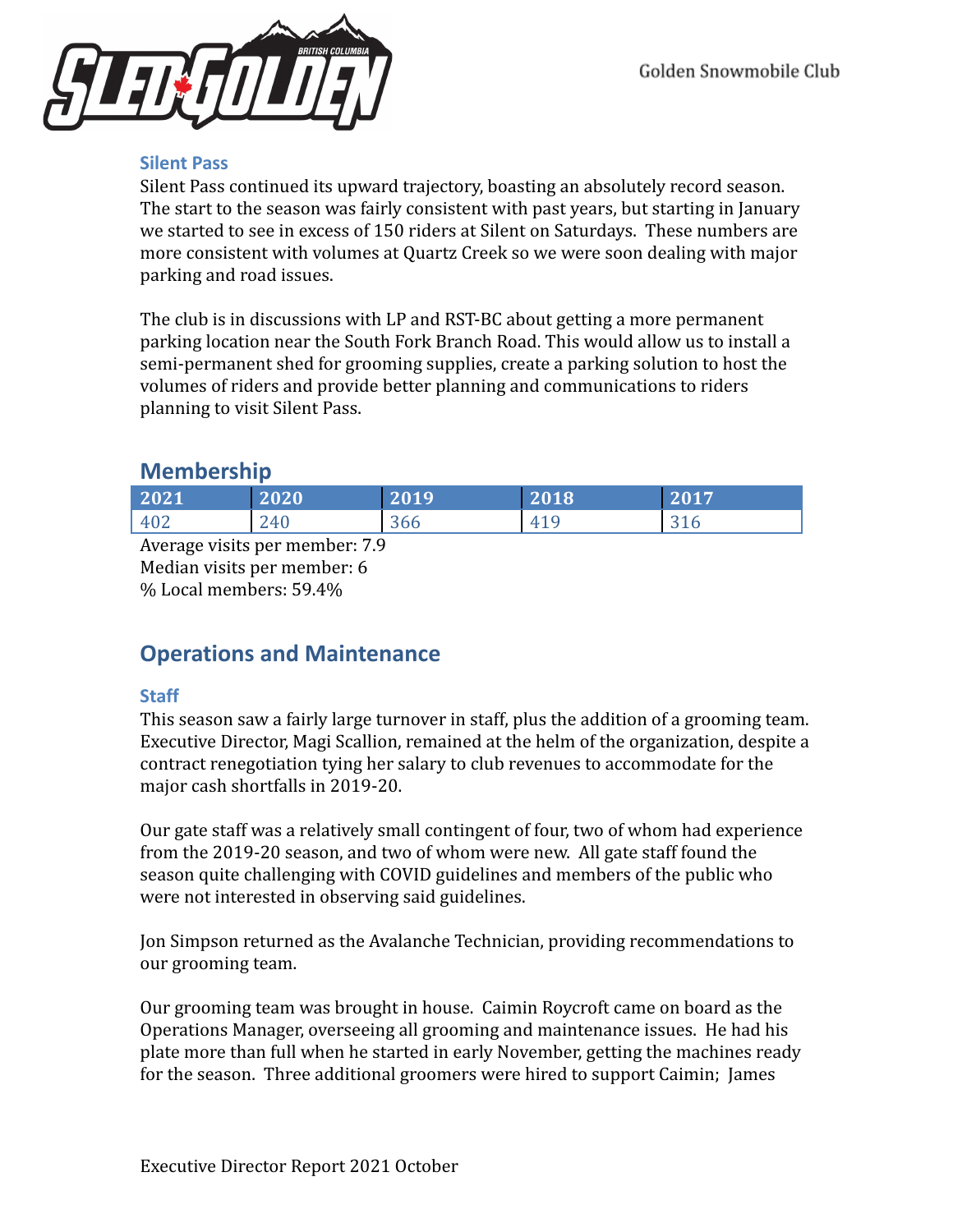

Banks, who had previous experience with our program, returned, while two new and relatively inexperienced groomers were brought on board.

In the past, our wages have been generous but with Golden's increased cost of living and rising wages, we will be looking at increasing our base wage in future years.

#### **Grooming**

Bringing the grooming in house was a tough decision but turned out to be the right decision, likely because of the excellent team we had running the show. For the first time in recent history, we had multiple different and unassociated people reach out to tell us how great the grooming was. This came from locals and visitors alike.

Further, our costs associated with the grooming program were significantly less than in prior years, despite the extremely heavy maintenance schedule to bring the machines up to standard. We anticipate our grooming program will be much more efficient in future years.

We were able to use our InReach technology to provide "live" grooming on our conditions reports. While few people pay much attention to this, it certainly looks good on the website!

Finally, the Golden Golf Club has been a great partner of the Golden Snowmobile Club, providing storage space for our groomers, sea-cabin and other equipment associated with our grooming program this past Summer. Without their support our costs of storage and transportation would be much higher.

#### **Parking**

All of our parking lots (except for Gorman) were put under strain this year. While our gate numbers on the daily were not out of line with previous years, more people were driving in separate vehicles so the parking lots were fuller than we've ever seen them in the past. This is a concern that we will look at addressing over the next few years.

#### **Finances**

While we had a record year for gate revenue and membership, we are facing a significant loss due to the acquisition of the grooming program. Profit and loss aside, cash flow will remain an ongoing concern for a number of years until we see steady profits and are able to bolster our cash reserves once again.

## **Sponsorship**

With the travel and COVID restrictions, 2020-21 was a rough year for tourism and our sponsorship program. We ended the year with 40 sponsors providing \$27,200 in cash and \$7,300 in value in kind sponsorship. As our sponsors have supported us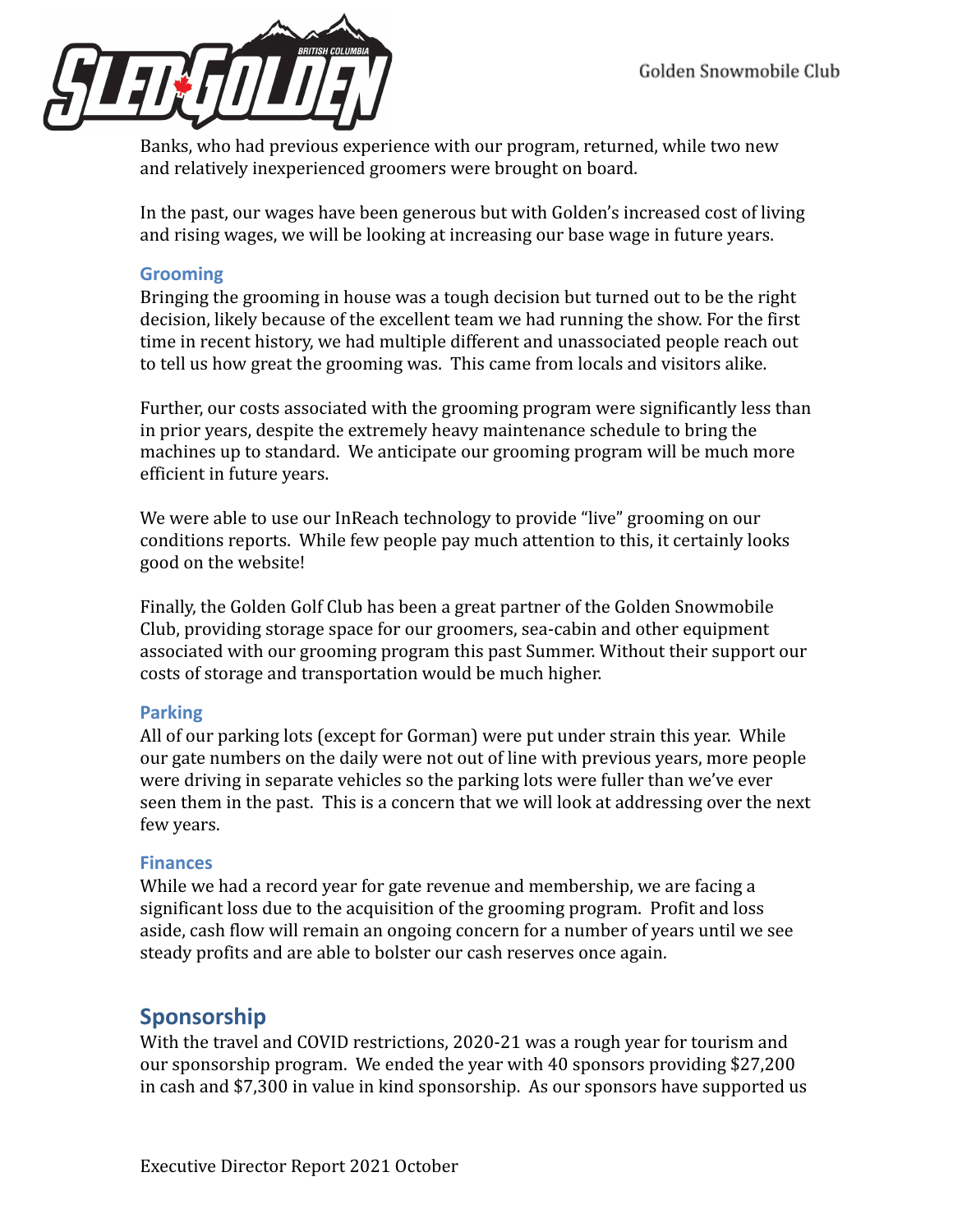

over the years, we took the opportunity to "give back" in 2020-21, maintaining sponsorships and adding additional value where we could.

We are back on track for the 2021-22 season with 48 sponsors, \$33,500 in cash and \$7,000 in value in kind sponsorship confirmed so far.

#### **Grants**

Quartz Cabin Repairs - We received \$20,000 from Columbia Basin Trust's Trail Enhancement grants to revitalize the Quartz Cabin over the spring/summer and most of the work has been completed.

Economic Impact Study – we completed a significant Economic Impact Study on snowmobiling in Golden in 2017-18, which supported the club in applying for grants for many years. It is time to refresh this study. We received \$4000 from the CSRD and a commitment of \$3000 from Tourism Golden to pursue this study over the next 18 months (fall/winter 2021 to spring 2023).

Video Project – We received a few website & video grants in 2019-20 that were completed over the last fiscal year. The website was completed in September 2020, and the final video edits were received in early October 2021. They will be launching in early November.

## **Marketing and Events**

Events in 2021 were cancelled due to COVID restrictions in the spring. We hope to reintroduce these events in 2021-22.

## **Operational Improvements Planned for 2021-22**

We are dedicated to growing the sport of snowmobiling in Golden in 2021-22 and into the future.

Our strategic priorities for the next 5 years include:

- 1. Development of asset management plan, detailing replacement values and years of major capital equipment and infrastructure.
	- a. New grooming machinery (fall 2021, spring 2022)
	- b. Storage facility for grooming equipment (summer 2023)
- 2. Economic Impact Study
- 3. Tenure expansion
	- a. Trails not exposed to Avalanche Terrain
		- i. Blaeberry FSR
		- ii. Mt 7 FSR
		- iii. Susan Lake
		- iv. Westbench Trail (KHMR to Gorman)